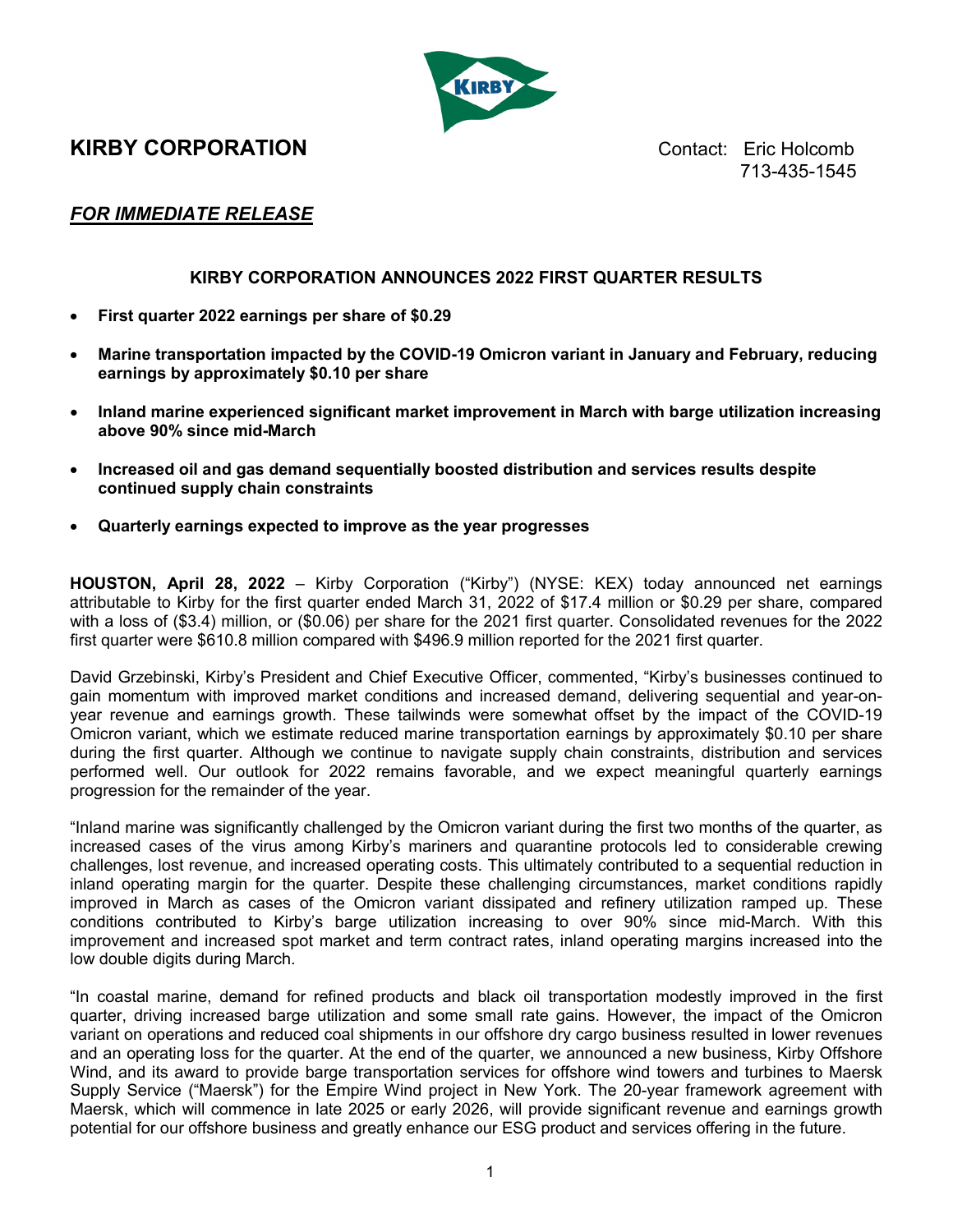"In distribution and services, activity was strong throughout much of the segment with sequential and year-onyear revenue and operating income growth. In oil and gas, we experienced increased demand for new transmissions and received incremental orders for new environmentally friendly pressure pumping equipment and frac-related power generation equipment. However, as anticipated, supply chain constraints continued, delaying deliveries of new manufactured equipment into future quarters. In commercial and industrial, demand was solid, with increased year-on-year activity across our businesses." Mr. Grzebinski concluded.

### **Segment Results – Marine Transportation**

Marine transportation revenues for the 2022 first quarter were \$355.5 million compared with \$301.0 million for the 2021 first quarter. Operating income for the 2022 first quarter was \$16.9 million compared with \$1.9 million for the 2021 first quarter. Segment operating margin for the 2022 first quarter was 4.8% compared with 0.6% for the 2021 first quarter.

In the inland market, average 2022 first quarter barge utilization was in the mid-80% range compared to the mid-70% range in the 2021 first quarter. In January and February, inland operations were significantly constrained by the Omicron variant, resulting in reduced barge utilization, crewing challenges, lost revenue and increased costs. Operating conditions on the inland waterways were also affected by poor winter weather, including significant wind and fog along the Gulf Coast, ice on the Illinois River, and flooding on the Mississippi River, all of which contributed to a 10% year-on-year increase in delay days. In March, improved refinery and petrochemical plant utilization and reduced cases of the Omicron variant resulted in higher demand and enhanced market conditions, increasing inland barge utilization to 90% or more by mid-month. During the quarter, average spot market rates increased in the mid-single digits sequentially and 15% to 20% compared to the 2021 first quarter. Term contracts that renewed in the first quarter also increased in the high single digits on average compared to a year ago. Revenues in the inland market increased 24% compared to the 2021 first quarter primarily due to increased volumes, barge utilization, pricing, and fuel rebills. The inland market represented 78% of segment revenues in the first quarter of 2022. Inland's operating margin was in the high single digits for the quarter and was significantly impacted by challenges associated with the Omicron variant and inflationary pressures. Inland margins were also affected by rising fuel costs which will be recovered as the year progresses through escalators in term contracts.

In coastal, market conditions improved modestly during the quarter, with Kirby's barge utilization increasing into the low 90% range. Pricing in the spot market and term contract renewals also increased in the mid-single digits sequentially and year-on-year. Despite these improvements, revenues in the coastal market only increased modestly when compared to the 2021 first quarter primarily due to the Company's exit from Hawaii at the end of 2021, lost revenues related to the Omicron variant, and reduced coal shipments. Coastal represented 22% of marine transportation segment revenues during the first quarter. Coastal operating margin was negative in the mid-single digits and was impacted by lost revenue and costs incurred as a result of the Omicron variant.

#### **Segment Results – Distribution and Services**

Distribution and services revenues for the 2022 first quarter were \$255.2 million compared with \$195.9 million for the 2021 first quarter. Operating income for the 2022 first quarter was \$11.0 million compared with \$2.9 million for the 2021 first quarter. Operating margin was 4.3% for the 2022 first quarter compared with 1.5% for the 2021 first quarter.

In the commercial and industrial market, revenues and operating income increased compared to the 2021 first quarter, primarily due to improved economic activity across the U.S. which resulted in higher business levels in marine repair and on-highway. Increased product sales in Thermo King also contributed favorably to year-onyear growth. Overall, commercial and industrial revenues increased 11% compared to the 2021 first quarter and represented approximately 58% of segment revenues. Commercial and industrial operating margins were in the mid-to high single digits.

In the oil and gas market, revenues and operating income improved compared to the 2021 first quarter due to higher oilfield activity which resulted in increased demand for new transmissions and parts in the distribution business. Although manufacturing was heavily impacted by supply chain delays, the business continued to experience increased year-on-year demand with incremental orders and deliveries of new environmentallyfriendly pressure pumping equipment and power generation equipment for electric fracturing. Overall, oil and gas revenues increased 71% compared to the 2021 first quarter and represented approximately 42% of segment revenues. Oil and gas operating margins were in the low single digits.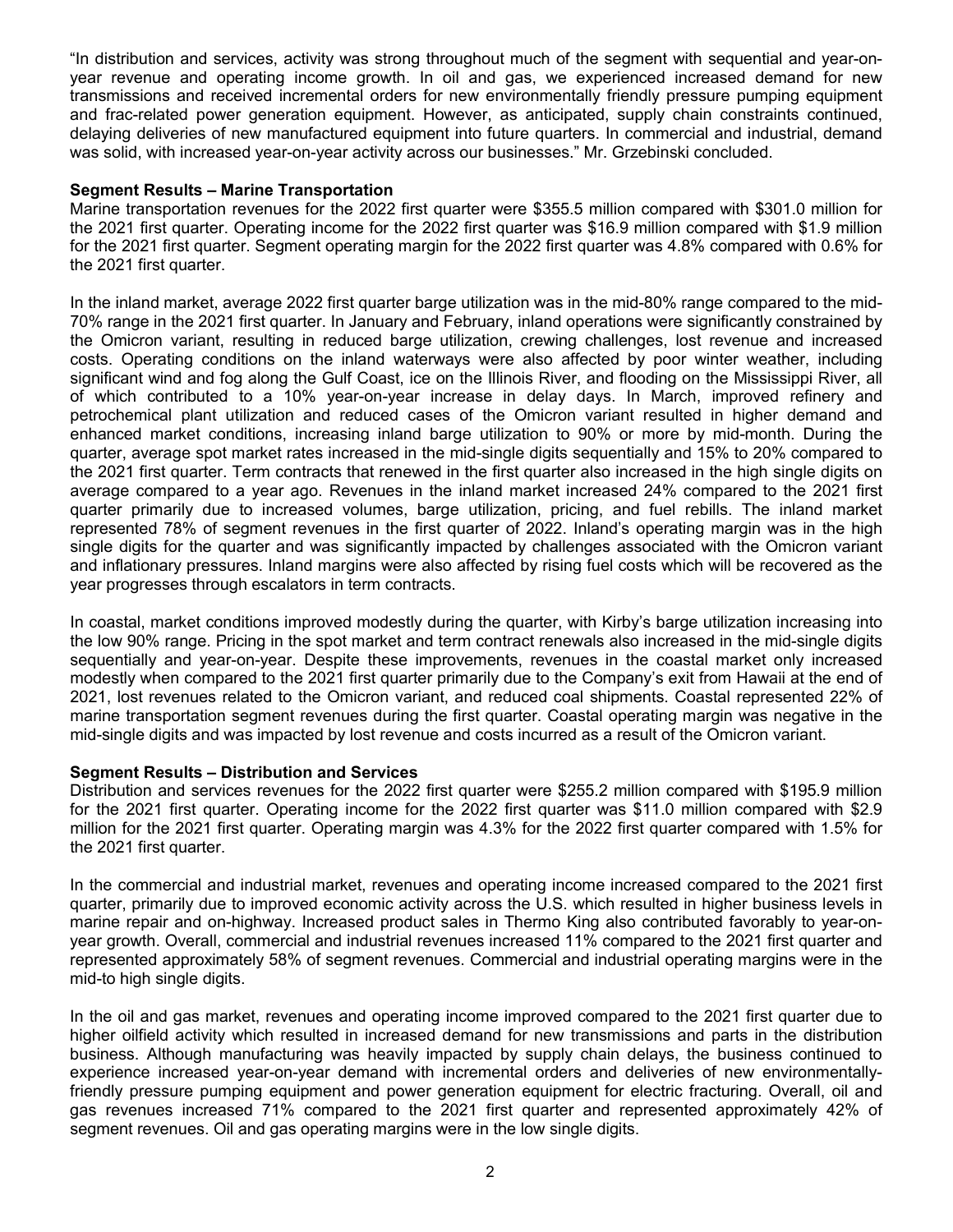### **Cash Generation**

For the 2022 first quarter, EBITDA was \$83.8 million compared with \$61.6 million for the 2021 first quarter. During the quarter, net cash provided by operating activities was \$32.2 million, and capital expenditures were \$35.1 million. During the quarter, the Company had net proceeds from asset sales totaling \$14.3 million. Kirby also used \$3.9 million to acquire the assets of a gearbox repair company in distribution and services. As of March 31, 2022, the Company had \$32.4 million of cash and cash equivalents on the balance sheet and \$886.0 million of liquidity available. Total debt was \$1,154.7 million, reflecting an \$8.6 million reduction compared to December 31, 2021, and the debt-to-capitalization ratio declined to 28.4%.

## **2022 Outlook**

Commenting on the 2022 full year outlook, Mr. Grzebinski said, "Although first quarter results were materially impacted by the Omicron variant in marine transportation, we exited the quarter in a solid position. Refinery utilization is back to pre-pandemic levels, our barge utilization is strong in both inland and coastal, and rates are increasing. In distribution and services, despite supply chain constraints, demand for our products and services is growing, and we continue to receive new orders in manufacturing. Overall, we see momentum continuing to build, and we expect our businesses to deliver improved financial results in the coming quarters. While all of this is encouraging, we are mindful that ongoing challenges related to COVID-19, high commodity prices impacting demand, and additional economic headwinds are possible. Labor constraints and inflationary pressures are also contributing to rapidly rising costs across our businesses. In marine, we currently expect that cost escalators and rate recovery mechanisms in some term contracts will lag these cost headwinds in the second quarter. With these uncertainties in mind, we will continue to focus on costs and drive strong cash flow from operations. In the near-term, we intend to use this cash flow to reduce debt and further strengthen our balance sheet, but we will also continue to evaluate accretive acquisitions and high-return organic growth opportunities to create long-term shareholder value. As always, we will continue to take a disciplined approach to capital allocation and regularly evaluate our capital allocation program to ensure we have the right levels of capital to fund our projects, strengthen our financial position, and enhance value over the long-term."

In inland marine, favorable market conditions have contributed to Kirby's barge utilization being at or modestly above 90% since mid-March. This improvement is expected to continue going forward, driven by high refinery and petrochemical plant utilization, increased volumes from new petrochemical plants, and minimal new barge construction across the industry. As a result, the Company expects continued improvements in the spot market, which currently represents approximately 35% of inland revenues. Term contracts are also expected to continue to reset higher to reflect improved market conditions for the duration of the year. Increases in fuel costs are expected to contribute to increased rebill revenue with no margin. Overall, inland revenues are expected to grow by 15% to 20% year-on-year with steady increases throughout the year as market conditions tighten further and contracts renew higher. Material inflation to costs, including significantly rising fuel prices, are expected to be headwinds but will be largely mitigated when escalations in contracts occur during the second half of the year. Barring cost inflation and rising fuel costs as well as the timing of contract escalations and fuel rebills, we expect near term operating margins to be in the low double digits and gradually improve as the year progresses.

In coastal marine, Kirby expects modestly improved customer demand through the balance of the year with Company barge utilization in the 90% range. Rates are also expected to slowly improve, but meaningful gains will be challenged by underutilized barge capacity across the industry. For the full year, with the impact of the Company's exit from the Hawaii market and reductions in coal shipments, coastal revenues are expected to be down in the low single digits compared to 2021. Beginning in the second quarter, revenues and operating margins are expected to be impacted by planned shipyard maintenance and ballast water treatment installations on certain vessels. Consequently, coastal operating margins for the remainder of the year are expected to be a slight loss in the low single digits and approach breakeven as the year progresses.

In distribution and services, favorable oilfield fundamentals and strong demand in commercial and industrial are expected to continue in 2022. In the oil and gas market, high commodity prices, increasing rig counts, and growing well completions activity are expected to yield strong demand for OEM products, parts, and services in the distribution business. In manufacturing, the Company expects demand for new environmentally friendly pressure pumping and e-frac power generation equipment to be strong, with new orders and increased deliveries of new equipment as the year progresses. However, ongoing supply chain issues and long lead times are expected to persist in the near-term, contributing to some volatility as deliveries of new products are likely to shift between quarters and potentially into 2023. In commercial and industrial, strong markets are expected to yield full year revenue growth in the low double-digit percentage range, with increased activity in power generation, marine repair, and on-highway. In the second and third quarters, the Company expects to benefit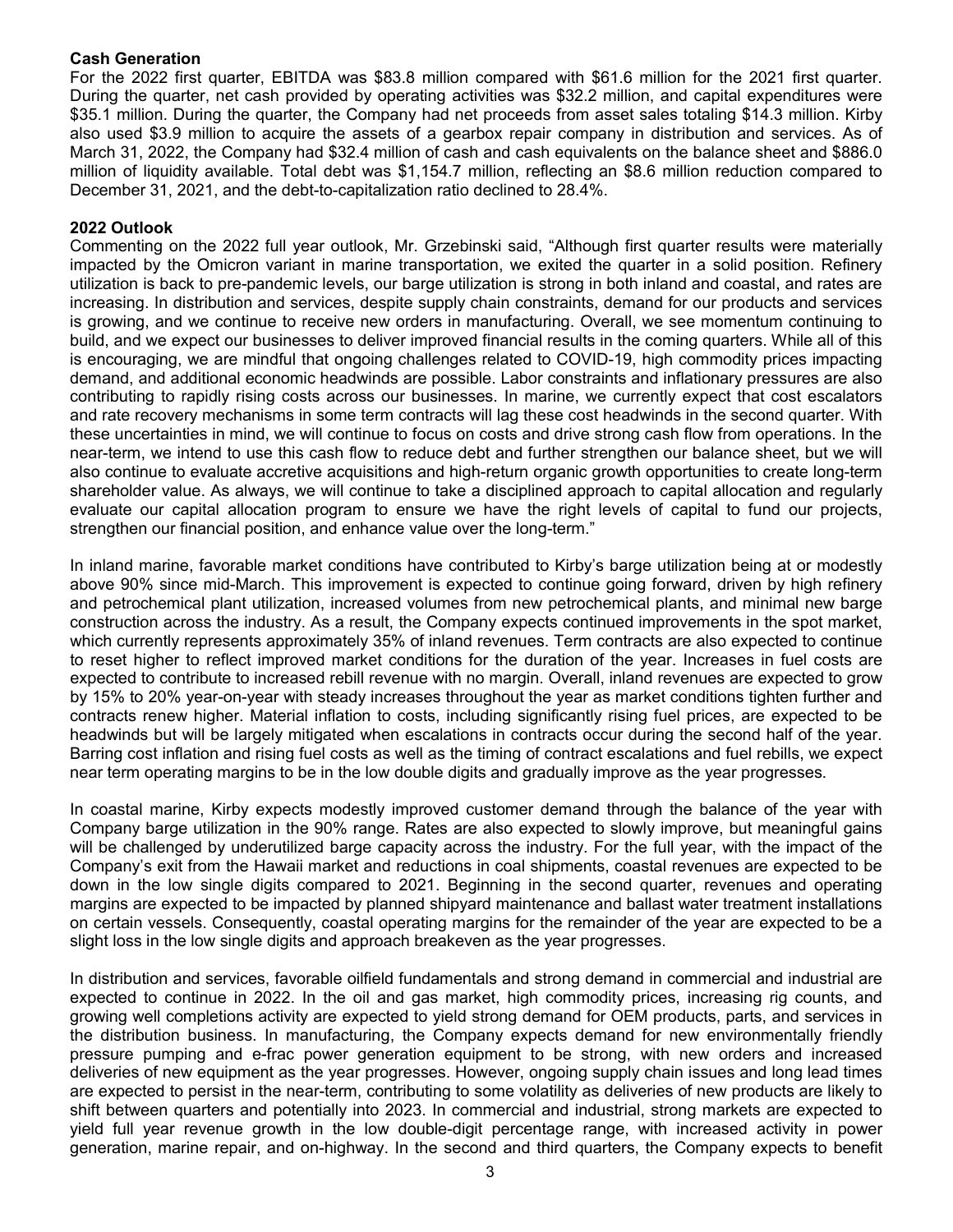from increased seasonal demand in Thermo King and the power generation rental fleet. Overall, the Company expects segment revenues to grow 30 to 40% year-over-year with operating margins in the mid-single digits.

Kirby expects 2022 capital spending to range between \$170 to \$190 million. Approximately \$5 million is associated with the construction of new inland towboats, and approximately \$145 to \$155 million is associated with marine maintenance capital and improvements to existing inland and coastal marine equipment and facility improvements. The balance of approximately \$20 to \$30 million largely relates to new machinery and equipment and facility improvements in distribution and services, as well as information technology projects in corporate. Overall, Kirby expects to generate net cash provided by operating activities of \$420 million to \$480 million, with free cash flow of \$230 million to \$310 million in 2022.

#### **Conference Call**

A conference call is scheduled for 7:30 a.m. Central Daylight Time today, Thursday, April 28, 2022, to discuss the 2022 first quarter performance as well as the outlook for the remainder of 2022. To listen to the webcast, please visit the Investor Relations section of Kirby's website at [www.kirbycorp.com.](http://www.kirbycorp.com/) A slide presentation for this conference call will be posted on Kirby's website approximately 15 minutes before the start of the webcast. For listeners who wish to participate in the question and answer session of the conference call webcast, you may access the call by dialing (866) 691-5839 within the U.S. and Canada or +1 (409) 216-0840 internationally. The conference ID for the call is 3044338. A replay of the webcast will be available for a period of one year by visiting the News & Events page in the Investor Relations section of Kirby's website.

#### **GAAP to Non-GAAP Financial Measures**

The financial and other information to be discussed in the conference call is available in this press release and in a Form 8-K filed with the Securities and Exchange Commission. This press release and the Form 8-K includes a non-GAAP financial measure, Adjusted EBITDA, which Kirby defines as net earnings (loss) attributable to Kirby before interest expense, taxes on income, depreciation and amortization, impairment of long-lived assets, and impairment of goodwill. A reconciliation of Adjusted EBITDA with GAAP net earnings (loss) attributable to Kirby is included in this press release. This press release also includes a non-GAAP financial measure, free cash flow, which Kirby defines as net cash provided by operating activities less capital expenditures. A reconciliation of free cash flow with GAAP is included in this press release. Kirby uses free cash flow to assess and forecast cash flow and to provide additional disclosures on the Company's liquidity as a result of uncertainty surrounding the impact of the COVID-19 pandemic on global and regional market conditions. Free cash flow does not imply the amount of residual cash flow available for discretionary expenditures as it excludes mandatory debt service requirements and other non-discretionary expenditures. This press release also includes marine transportation performance measures, consisting of ton miles, revenue per ton mile, towboats operated and delay days. Comparable marine transportation performance measures for the 2021 year and quarters are available in the Investor Relations section of Kirby's website, [www.kirbycorp.com,](http://www.kirbycorp.com/) under Financials.

#### **Forward-Looking Statements**

Statements contained in this press release with respect to the future are forward-looking statements. These statements reflect management's reasonable judgment with respect to future events. Forward-looking statements involve risks and uncertainties. Actual results could differ materially from those anticipated as a result of various factors, including cyclical or other downturns in demand, significant pricing competition, unanticipated additions to industry capacity, changes in the Jones Act or in U.S. maritime policy and practice, fuel costs, interest rates, weather conditions and timing, magnitude and number of acquisitions made by Kirby, and the impact of the COVID-19 pandemic on global and regional market conditions. Forward-looking statements are based on currently available information and Kirby assumes no obligation to update any such statements. A list of additional risk factors can be found in Kirby's annual report on Form 10-K for the year ended December 31, 2021.

#### **About Kirby Corporation**

Kirby Corporation, based in Houston, Texas, is the nation's largest domestic tank barge operator transporting bulk liquid products throughout the Mississippi River System, on the Gulf Intracoastal Waterway, and coastwise along all three United States coasts. Kirby transports petrochemicals, black oil, refined petroleum products and agricultural chemicals by tank barge. In addition, Kirby participates in the transportation of dry-bulk commodities in United States coastwise trade. Through the distribution and services segment, Kirby provides after-market service and genuine replacement parts for engines, transmissions, reduction gears, electric motors, drives, and controls, specialized electrical distribution and control systems, energy storage battery systems, and related equipment used in oilfield services, marine, power generation, on-highway, and other industrial applications. Kirby also rents equipment including generators, industrial compressors, high capacity lift trucks, and refrigeration trailers for use in a variety of industrial markets. For the oil and gas market, Kirby manufactures and remanufactures oilfield service equipment, including pressure pumping units, and manufactures electric power generation equipment, specialized electrical distribution and control equipment, and high capacity energy storage/battery systems for oilfield customers.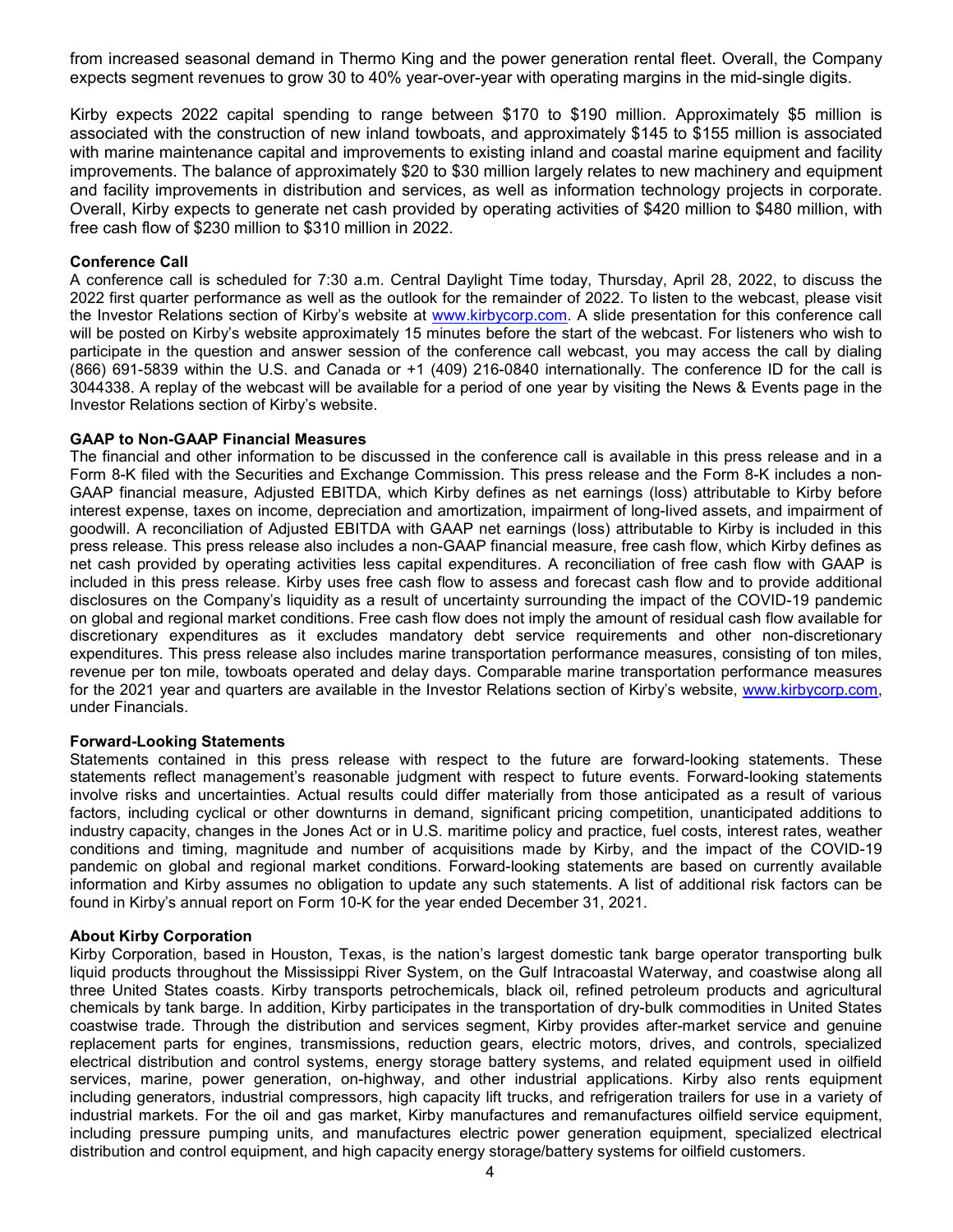## **CONDENSED CONSOLIDATED STATEMENTS OF EARNINGS**

|                                                            |          | <b>Three Months</b> |          |                                               |
|------------------------------------------------------------|----------|---------------------|----------|-----------------------------------------------|
|                                                            |          | 2022                |          | 2021                                          |
|                                                            |          | amounts)            |          | (unaudited, \$ in thousands, except per share |
| Revenues:                                                  |          |                     |          |                                               |
| Marine transportation                                      | \$       | 355,536             | \$       | 300,951                                       |
| Distribution and services                                  |          | 255,246             |          | 195,899                                       |
| <b>Total revenues</b>                                      |          | 610,782             |          | 496,850                                       |
| Costs and expenses:                                        |          |                     |          |                                               |
| Costs of sales and operating expenses                      |          | 450,618             |          | 363,040                                       |
| Selling, general and administrative                        |          | 75,765              |          | 69,629                                        |
| Taxes, other than on income                                |          | 9,590               |          | 8,260                                         |
| Depreciation and amortization                              |          | 49,964              |          | 54,890                                        |
| Gain on disposition of assets                              |          | (4, 849)            |          | (2, 133)                                      |
| Total costs and expenses                                   |          | 581,088             |          | 493,686                                       |
| Operating income                                           |          | 29,694              |          | 3,164                                         |
| Other income                                               |          | 4,308               |          | 3,791                                         |
| Interest expense                                           |          | (10, 203)           |          | (10, 966)                                     |
| Earnings (loss) before taxes on income                     |          | 23,799              |          | (4,011)                                       |
| (Provision) benefit for taxes on income                    |          | (6, 213)            |          | 891                                           |
| Net earnings (loss)                                        |          | 17,586              |          | (3, 120)                                      |
| Net earnings attributable to noncontrolling interests      |          | (152)               |          | (255)                                         |
| Net earnings (loss) attributable to Kirby                  | \$       | 17,434              | \$       | (3,375)                                       |
| Net earnings (loss) per share attributable to Kirby common |          |                     |          |                                               |
| stockholders:                                              |          | 0.29                |          |                                               |
| <b>Basic</b><br><b>Diluted</b>                             | \$<br>\$ | 0.29                | \$<br>\$ | (0.06)                                        |
|                                                            |          |                     |          | (0.06)                                        |
| Common stock outstanding (in thousands):<br><b>Basic</b>   |          |                     |          | 60,016                                        |
| <b>Diluted</b>                                             |          | 60,173              |          |                                               |
|                                                            |          | 60,463              |          | 60,016                                        |

## **CONDENSED CONSOLIDATED FINANCIAL INFORMATION**

|                                           | <b>Three Months</b>          |           |      |         |
|-------------------------------------------|------------------------------|-----------|------|---------|
|                                           |                              | 2022      |      | 2021    |
|                                           | (unaudited, \$ in thousands) |           |      |         |
| Adjusted EBITDA: (1)                      |                              |           |      |         |
| Net earnings (loss) attributable to Kirby | \$                           | 17,434 \$ |      | (3,375) |
| Interest expense                          |                              | 10,203    |      | 10,966  |
| Provision (benefit) for taxes on income   |                              | 6,213     |      | (891)   |
| Depreciation and amortization             |                              | 49,964    |      | 54,890  |
|                                           |                              | 83,814    |      | 61,590  |
|                                           |                              |           |      |         |
| Capital expenditures                      | \$                           | 35,075    | - \$ | 14,052  |
| Acquisitions of businesses                | \$                           | 3,900     |      |         |

|                                           | March 31,<br>2022 |                              |    | December 31,<br>2021 |  |
|-------------------------------------------|-------------------|------------------------------|----|----------------------|--|
|                                           |                   | (unaudited, \$ in thousands) |    |                      |  |
| Cash and cash equivalents                 | S                 | 32,398                       | \$ | 34.813               |  |
| Long-term debt, including current portion | S                 | 1.154.735                    | \$ | 1,163,367            |  |
| <b>Total equity</b>                       | \$                | 2,911,865                    | \$ | 2,888,782            |  |
| Debt to capitalization ratio              |                   | 28.4%                        |    | 28.7%                |  |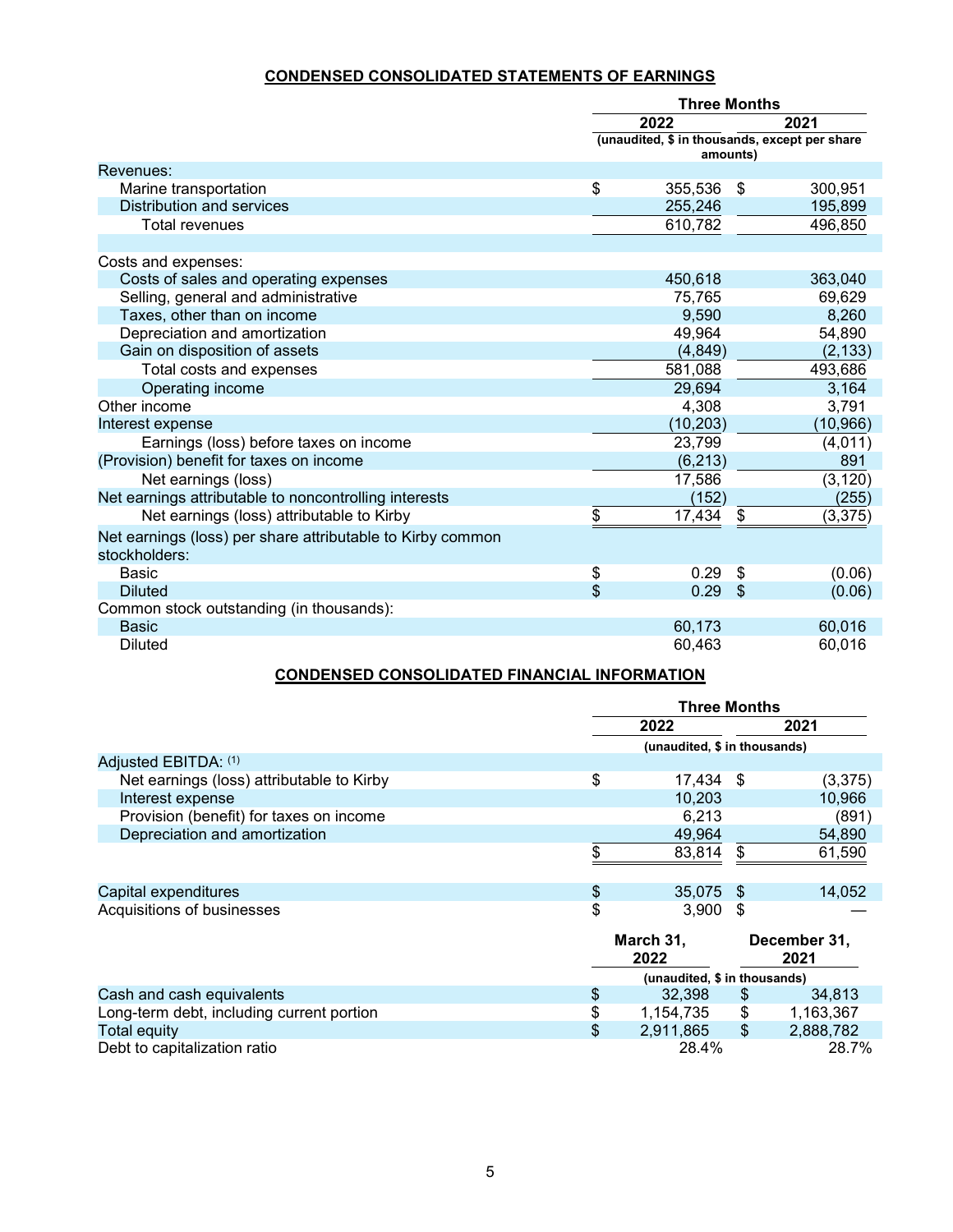### **MARINE TRANSPORTATION STATEMENTS OF EARNINGS**

|                                       |                              | <b>Three Months</b> |     |         |  |
|---------------------------------------|------------------------------|---------------------|-----|---------|--|
|                                       |                              | 2022                |     | 2021    |  |
|                                       | (unaudited, \$ in thousands) |                     |     |         |  |
| Marine transportation revenues        | \$                           | 355,536             | \$  | 300,951 |  |
|                                       |                              |                     |     |         |  |
| Costs and expenses:                   |                              |                     |     |         |  |
| Costs of sales and operating expenses |                              | 254,359             |     | 214,125 |  |
| Selling, general and administrative   |                              | 32,336              |     | 30,578  |  |
| Taxes, other than on income           |                              | 7,820               |     | 6,729   |  |
| Depreciation and amortization         |                              | 44,086              |     | 47,579  |  |
| Total costs and expenses              |                              | 338,601             |     | 299,011 |  |
|                                       |                              |                     |     |         |  |
| Operating income                      | \$                           | 16,935              | \$. | 1,940   |  |
| Operating margin                      |                              | 4.8%                |     | 0.6%    |  |
|                                       |                              |                     |     |         |  |

## **DISTRIBUTION AND SERVICES STATEMENTS OF EARNINGS**

|                                       | <b>Three Months</b> |                              |      |         |
|---------------------------------------|---------------------|------------------------------|------|---------|
|                                       | 2022                |                              | 2021 |         |
|                                       |                     | (unaudited, \$ in thousands) |      |         |
| Distribution and services revenues    |                     | 255,246                      | S    | 195,899 |
|                                       |                     |                              |      |         |
| Costs and expenses:                   |                     |                              |      |         |
| Costs of sales and operating expenses |                     | 196,519                      |      | 149,127 |
| Selling, general and administrative   |                     | 41,922                       |      | 36,488  |
| Taxes, other than on income           |                     | 1,728                        |      | 1,492   |
| Depreciation and amortization         |                     | 4,106                        |      | 5,881   |
| Total costs and expenses              |                     | 244,275                      |      | 192,988 |
|                                       |                     |                              |      |         |
| Operating income                      |                     | 10,971                       |      | 2,911   |
| Operating margin                      |                     | 4.3%                         |      | 1.5%    |

## **OTHER COSTS AND EXPENSES**

|                               | <b>Three Months</b>          |  |          |  |
|-------------------------------|------------------------------|--|----------|--|
|                               | 2022                         |  | 2021     |  |
|                               | (unaudited, \$ in thousands) |  |          |  |
| General corporate expenses    | 3.061                        |  | 3,820    |  |
|                               |                              |  |          |  |
| Gain on disposition of assets | (4.849)                      |  | (2, 133) |  |

## **RECONCILIATION OF FREE CASH FLOW**

The following is a reconciliation of GAAP net cash provided by operating activities to non-GAAP free cash flow $(2)$ :

|                                           |   | <b>Three Months</b>         |  |              |  |
|-------------------------------------------|---|-----------------------------|--|--------------|--|
|                                           |   | 2022                        |  | $2021^{(3)}$ |  |
|                                           |   | (unaudited, \$ in millions) |  |              |  |
| Net cash provided by operating activities | S | 32.2                        |  | 102.6        |  |
| Less: Capital expenditures                |   | (35.1                       |  | (14.1)       |  |
| Free cash flow $(2)$                      |   | (2.9)                       |  | 88.5         |  |

|                                           | FY 2022 Projection          |         |  | FY 2021 <sup>(3)</sup> |  |  |
|-------------------------------------------|-----------------------------|---------|--|------------------------|--|--|
|                                           | Low                         | Hiah    |  | <b>Actual</b>          |  |  |
|                                           | (unaudited, \$ in millions) |         |  |                        |  |  |
| Net cash provided by operating activities | 420.0                       | 480.0   |  | 321.6                  |  |  |
| Less: Capital expenditures                | (190.0)                     | (170.0) |  | (98.0)                 |  |  |
| Free cash flow $(2)$                      | 230.0                       | 310.0   |  | 223.6                  |  |  |